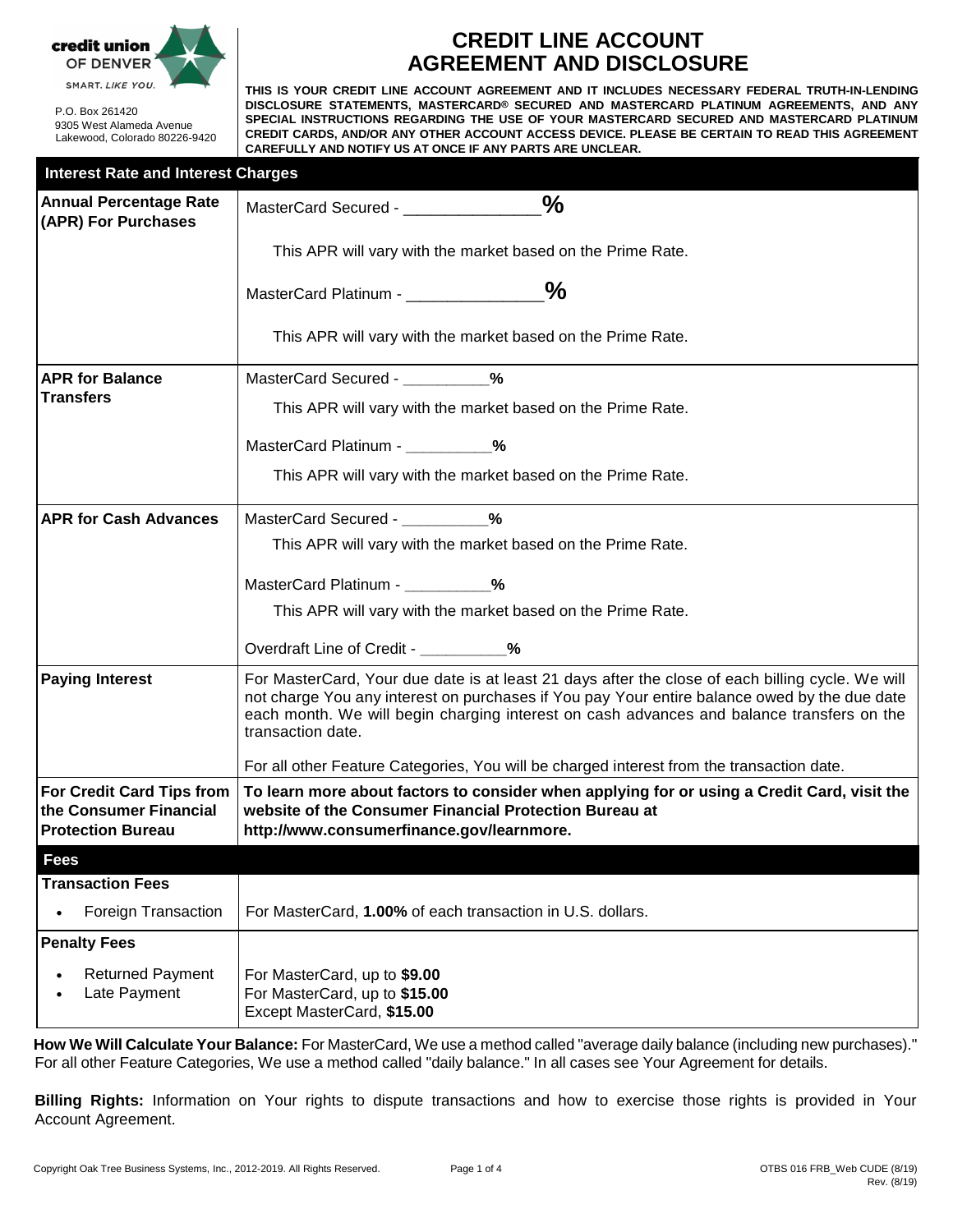In this Agreement, the reference to "We," "Us," "Our" and "Credit Union" mean CREDIT UNION OF DENVER. The words "You" and "Your" mean each person accepting this Agreement. If this is a joint Account, read singular pronouns in the plural. The words "Card" and "Credit Card" mean any MasterCard Secured or MasterCard Platinum Credit Card issued to You by Us and any duplicates or renewals.

You, as the Borrower, under a Credit Line Account ("Account"), understand that the following Federal Disclosure Statement and the terms and conditions found herein constitute Our Agreement with You. You may request advances on Your Account through a variety of means which could include (but may not be limited to) telephonic requests, advance request forms, vouchers, checks, charge slips, Check Cards, Credit Cards, direct transfers and/or wire transfers to specific payees identified by You, direct transfers to Your Share/Share Draft or other Credit Union account and the like. Regardless of the means by which any advance is made, You promise to pay Us all amounts charged to Your Account by You or by any user who has access to Your Account, with actual, apparent or implied authority for use of Your Account, including Finance Charges and other fees or charges described herein.

FEATURE CATEGORIES. Your Account has Feature Categories which may include Overdraft Line of Credit, MasterCard Secured and MasterCard Platinum.

| <b>Feature Category</b>         | Variable Rate |        | Monthly       | Daily         | <b>ANNUAL</b>          |
|---------------------------------|---------------|--------|---------------|---------------|------------------------|
|                                 | Index         | Margin | Periodic Rate | Periodic Rate | <b>PERCENTAGE RATE</b> |
| <b>Overdraft Line of Credit</b> |               |        |               | %             | $\%$                   |
| <b>MasterCard Secured</b>       |               |        | $\%$          |               | $\frac{1}{2}$          |
| <b>MasterCard Platinum</b>      |               |        | $\%$          |               | $\%$                   |

**ADVANCES.** Whenever You request a transaction, We may require You to prove Your identity. Advances made on Your Account will be processed according to the instructions You give Us (such as by wire transfer, direct transfer to Your Credit Union account or by other such means) and You authorize Us to do this, or We may draw a draft or check made payable to You and mail it to You. When the amount advanced appears on a subsequent statement, that will be conclusive evidence of Your advance request unless You notify Us that You disagree with any such item appearing on Your periodic statement according to the provision of this Agreement titled "Your Billing Rights: Keep this Document for Future Use." You understand that whether or not any specific secured advance request is approved may be determined by how much equity You have or will have in the shares and/or certificates offered as security.

**SECURITY.** As permitted by law, to secure all transactions under this Agreement in either joint or individual Accounts, We have the right to impress and enforce a statutory lien against Your shares on deposit with Us (other than those deposits established under a governmental approved tax deferral plan such as an IRA or Keogh account), and any dividends due or to become due to You from Us to the extent that You owe on any unpaid balance on Your Account and We may enforce Our right to do so without further notice to You. Additionally, You agree that We may set-off any mutual indebtedness.

You acknowledge that You own any certificates, shares and/or Collateral pledged as security and that there are no other liens against them other than Ours. You agree to perform all acts which are necessary to make Our security interest in the certificates, shares and/or Collateral being pledged enforceable.

For advances under any Feature Category that is secured by certificates, all certificates which are pledged as Collateral must be renewed until Your outstanding balance is paid in full. Failure to renew any certificates securing any advance will cause Your entire outstanding balance to become immediately due and payable.

**OTHER SECURITY.** Collateral (other than household goods or any dwelling) given as security under this Agreement or for any other loan You may have with Us will secure all amounts You owe Us now and in the future if that status is reflected in the "Truth-In-Lending Disclosure" in any particular Agreement evidencing such debt.

**CONSENSUAL LIEN ON SHARES. If You have been issued a debit Card or Credit Card, You grant and consent to a lien on Your shares with Us (except for IRA and Keogh accounts) and any dividends due or to become due to You from Us to the extent You owe on any unpaid Credit Card balance and/or Overdraft Line of Credit balance created through the use of Your debit Card.**

**ACCOUNT RESTRICTIONS.** In order to receive and maintain a MasterCard Secured Feature Category, You agree to give Us a specific pledge of shares which will equal Your Credit Limit. In the event that You default on Your MasterCard Secured Feature Category, We may apply these shares toward the repayment of any amount owed on such Feature Category. You may cancel Your MasterCard Secured Feature Category at any time by paying any amounts owed on that Feature Category. To be certain that Your entire balance and all advances are paid, any shares pledged may not be available to You for 30 days after You have cancelled and any outstanding balance is paid in full.

**LINE OF CREDIT LIMITS.** You will be notified of each specific Credit Limit for each Feature Category for which You are approved. Unless You are in default, any Credit Limits established for You will generally be self-replenishing as You make payments.

You will keep Your unpaid balance within Your Credit Limit set by Us, and You will pay any amount over Your Credit Limit on Our demand whether or not We authorize the advances which caused You to exceed Your Credit Limit. Even if Your unpaid balance is less than Your Credit Limit, You will have no credit available during any time that any aspect of Your Account is in default.

**JOINT ACCOUNTS.** Each Borrower will be responsible, jointly and severally, for the repayment of any amounts owed. If any Account access device, such as a Personal Identification Number (PIN) is requested and approved, You understand that any such Account access device(s) will be mailed only to the primary Borrower at the address that We have on file for You. We may refuse to follow any instructions which run counter to this provision.

**MINIMUM MONTHLY PAYMENTS (PAYMENT SCHEDULE).** Though You need only pay the Minimum Monthly Payments, You understand that You have the right to repay at any time without penalty. You also understand that You will only be charged periodic Finance Charges to the date You repay Your entire balance. You may make larger payments without penalty. Any partial payment or prepayment will not delay Your next scheduled payment. All payments to Us must be in lawful money of the United States. We may apply each payment to whichever Feature Category We wish. For all Feature Categories (except MasterCard), payments will be applied first to any Late Charges owing, then to the Finance Charge due, then to the outstanding principal balance. Except as required by law, We may apply MasterCard payments in an order of Our choosing.

Any unpaid portion of the Finance Charge will be paid by subsequent payments and will not be added to Your principal balance. You understand that any delay in the repayment of Your unpaid balance will increase Your periodic Finance Charges and any acceleration in the repayment of Your unpaid balance will decrease Your periodic Finance Charges.

Overdraft Line of Credit Minimum Monthly Payments will be an amount equal to 5.00% of Your Credit Limit, subject to the lesser of \$25.00 or Your balance.

MasterCard Secured, and MasterCard Platinum Minimum Payments will be an amount equal to 2.00% of Your new unpaid MasterCard Secured, or MasterCard Platinum balance at the end of each billing cycle, subject to the lesser of \$15.00 or Your balance, plus any portion of the Minimum Payments shown on prior statement(s) which remains unpaid, plus any amount that exceeds Your approved Credit Limit.

You may, by separate agreement, authorize Us to charge Your payment directly to Your share or share draft account.

**LATE CHARGE (EXCEPT MASTERCARD).** If Your payment is more than 10 days past due, You will be charged \$15.00.

**FINANCE CHARGES (EXCEPT MASTERCARD).** A Finance Charge will be assessed on any unpaid principal balance for each Feature Category of Your Account for the period such balance is outstanding. Balances change each time advances are made, payments are made or credits given under any Feature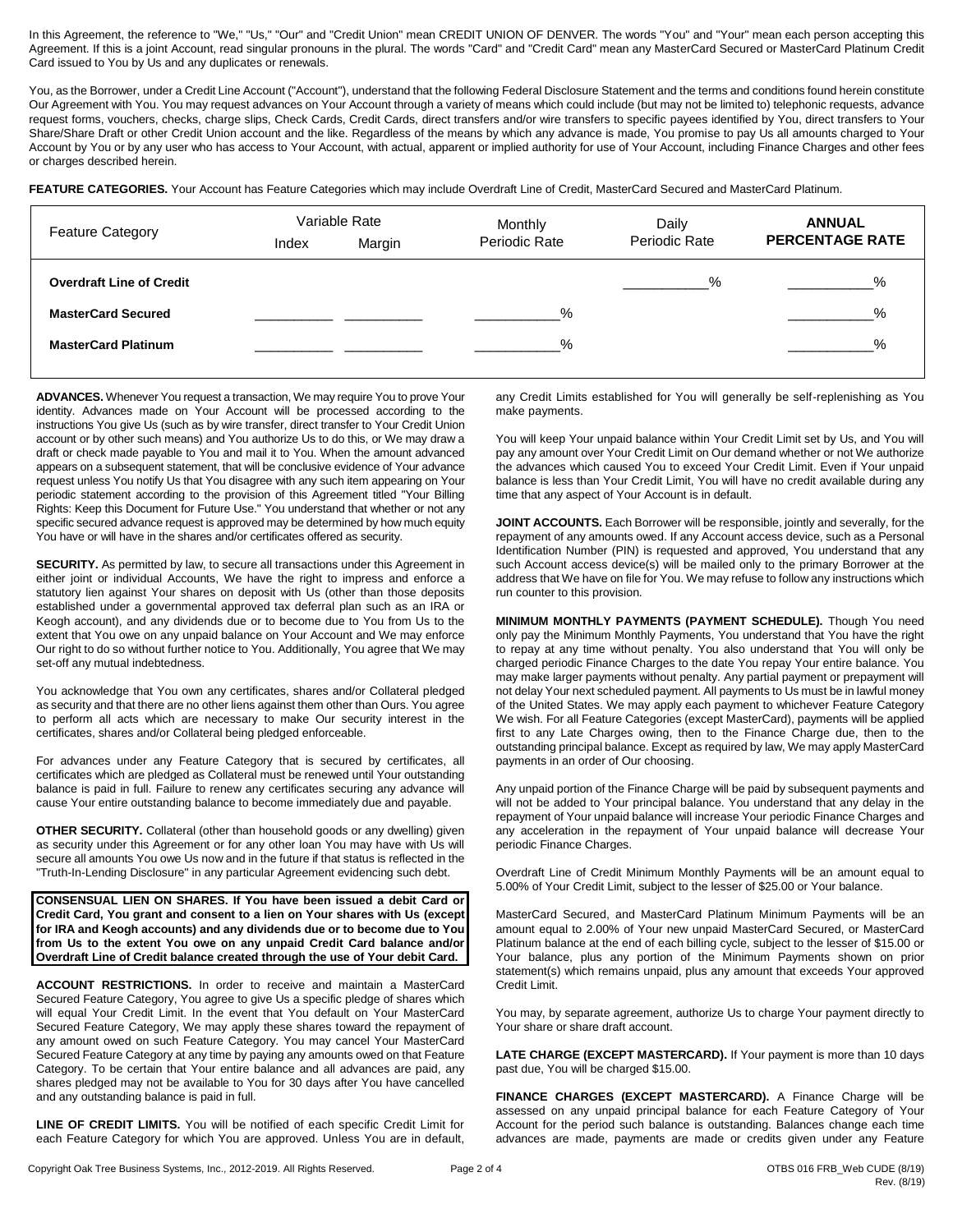Category. The Finance Charge begins to accrue on the date of each advance and there is no grace period.

**HOW TO DETERMINE THE FINANCE CHARGE (EXCEPT MASTERCARD).** For all Feature Categories (except MasterCard), the Finance Charge is determined by multiplying Your unpaid balance at the close of each day in the billing cycle being accounted for by the applicable Daily Periodic Rate. The unpaid balance is the balance each day after payments, credits, and unpaid Finance Charges to that balance have been subtracted and any new advances, insurance premiums or other charges have been added to Your unpaid balance. These daily Finance Charges are then added together and the sum is the amount of the Finance Charge owed for the Feature Category being accounted for. The total Finance Charge You owe on Your Account for each billing cycle is the sum of all the Finance Charges due for all applicable Feature Categories.

**MASTERCARD FINANCE CHARGES.** In the case of any transactions under Your MasterCard Secured and MasterCard Platinum Feature Categories, the balances subject to the periodic Finance Charge are the average daily transactions balances outstanding during the month (including new transactions). To get the average daily balance, We take the beginning balance of Your Account each day, add any new purchases, cash advances, balance transfers, insurance premiums, debit adjustments or other charges and subtract any payments, credits and unpaid Finance Charges. This gives Us the daily balance. Then, We add up all the daily balances for the billing cycle and divide them by the number of days in the billing cycle. The Finance Charge for a billing cycle is computed by multiplying the average daily balance subject to a Finance Charge by the Monthly Periodic Rate.

Your due date is at least 21 days after the close of each billing cycle. You can avoid Finance Charges on purchases by paying the entire balance owed by the due date each month. Otherwise, the new balance of purchases, and subsequent purchases from the date they are posted to Your Account, will be subject to a Finance Charge. Cash advances and balance transfers are always subject to a Finance Charge from the later of the date they are posted to Your Account or from the first day of the billing cycle in which such transaction is posted to Your Account.

**MASTERCARD VARIABLE RATE.** MasterCard advances are subject to a Variable Rate which is based on the highest Prime Rate as published in the Money Rates Section of The Wall Street Journal in effect on the last day of May and November of each year ("Index") plus Our Margin. The Index plus the Margin equals the Interest Rate. Changes in the Index will cause changes in the Interest Rate on the 1st day of the billing cycle in January and July of each year. Increases or decreases in the Interest Rate will cause like increases or decreases in the Finance Charge and will affect the number of Your regularly scheduled payments. Your Interest Rate will never be greater than 20.99% and will apply to Your remaining principal balance.

**OVERDRAFT PROTECTION.** We may transfer funds in multiples of \$100.00 (or in such increments as We may from time to time determine) to Your share draft account by an advance on Your Overdraft Line of Credit Feature Category, subject to this provision, to clear any overdraft on Your share draft account. Whether or not such transfers occur will be controlled by this Agreement. In any event, You hold Us harmless for any and all liability which might otherwise arise if the transfer does not occur. Overdraft protection automatically ceases if this Agreement is ever cancelled or terminated or Your Account is in default.

PERIODIC STATEMENTS. On a regular basis, You will receive a statement showing all transactions on Your Account including amounts paid and borrowed since Your last statement. We will mail You a statement each month in which there is a debit or credit balance or when a Finance Charge is imposed. We need not send You a statement if We feel Your Account is uncollectible or if We have started collection proceedings against You because You defaulted. EACH STATEMENT IS DEEMED TO BE A CORRECT STATEMENT OF ACCOUNT UNLESS YOU ESTABLISH A BILLING ERROR PURSUANT TO THE FEDERAL TRUTH-IN-LENDING ACT.

**DEFAULT.** You will be in default if: (a) You do not make any payment or perform any obligation under this Agreement, or any other agreement that You may have with Us; or (b) You should die, become involved in any insolvency, receivership or custodial proceeding brought by or against You; or (c) You have made a false or misleading statement in Your credit application and/or in Your representations to Us while You owe money on Your Account; or (d) A judgment or tax lien should be filed against You or any attachment or garnishment should be issued against any of Your property or rights, specifically including anyone starting an action or proceeding to seize any of Your funds on deposit with Us; and/or (e) We should, in good faith, believe Your ability to repay Your indebtedness hereunder is or soon will be impaired, time being of the very essence.

Upon any occurrence of default, We may, to the extent permitted by law, cancel Your rights under this Agreement, require the return of all access devices and declare the entire balance of every Feature Category of Your Account immediately due and payable, without prior notice or demand.

**COLLECTION COSTS.** In the event collection efforts are required to obtain payment on this Account, to the extent permitted by law, You agree to pay all court costs, private process server fees, investigation fees or other costs incurred in collection and reasonable attorneys' fees incurred in the course of collecting any amounts owed under this Agreement or in the recovery of any Collateral.

**ENFORCEMENT.** We do not lose Our rights under this or any related agreement if We delay enforcing them. We can accept late payments, partial payments or any other payments, even if they are marked "paid in full" without losing any of Our rights under this Agreement. If any provision of this or any related agreement is determined to be unenforceable or invalid, all other provisions remain in full force and effect.

**NOTIFICATION OF ADDRESS CHANGE.** You will notify Us promptly if You move or otherwise have a change of address.

**CHANGE IN TERMS.** We may change the terms of this Agreement by mailing or delivering to You written notice of the changes as prescribed by the Federal Truth-In-Lending Act. To the extent permitted by law, the right to change the terms of this Agreement includes, but is not limited to, the right to change the periodic rate applicable to Your unpaid balance and/or future advances.

**CREDIT INSURANCE.** Credit insurance is not required for any extension of credit under this Agreement. However, You may purchase any credit insurance available through Us and have the premiums added to Your outstanding balance. If You elect to do so, You will be given the necessary disclosures and documents separately.

**INTEGRATED DOCUMENTS.** Any separate sheet of paper labeled "Additional Disclosure - Federal Truth-In-Lending Act," and/or "Credit Line Account Advance Request and Security Agreement" which is delivered together with this Agreement or at a later date becomes an integrated part of this Agreement and Disclosure.

**CONSENT TO AGREEMENT.** You acknowledge receipt of a copy of this Agreement. By signing the application; or by using Your Account or any Account access device; or by authorizing another to use Your Account, You agree to and accept its terms.

**UPDATING AND DISCLOSING FINANCIAL INFORMATION.** You will provide facts to update information contained in Your original Account application or other financial information related to You, at Our request. You also agree that We may, from time to time, as We deem necessary, make inquiries pertaining to Your employment, credit standing and financial responsibility in accordance with applicable laws and regulations. You further agree that We may give information about the status and payment history of Your Account to consumer credit reporting agencies, a prospective employer or insurer, or a state or federal licensing agency having any apparent legitimate business need for such information.

**TERMINATION.** Either You or We may cancel Your Account or any particular Feature Category of Your Account, at any time, whether or not You are in default. You will, in any case, remain liable to pay any unpaid balances according to the terms of Your Account.

**GOVERNING LAW.** This Agreement is controlled and governed by the laws of the State of Colorado except to the extent that such laws are inconsistent with controlling federal law.

## **SPECIFIC TERMS APPLICABLE TO YOUR MASTERCARD SECURED AND MASTERCARD PLATINUM CREDIT CARDS**

**USE OF YOUR CARD.** You may use Your Card to buy goods and services in any place that it is honored and to get cash advances at participating financial institutions. You agree not to use Your Card for illegal transactions including, but not limited to, advances made for the purpose of gambling and/or wagering where such practices are in violation of applicable state and/or federal law.

**OWNERSHIP.** Your Card remains Our property and may be cancelled by Us at any time without notice. You agree to surrender Your Card and to discontinue its use immediately upon Our request.

**ISSUANCE OF A PERSONAL IDENTIFICATION NUMBER.** We will issue, upon Your request, a Personal Identification Number (PIN) for use with participating Automated Teller Machines (ATMs). This PIN is confidential and should not be disclosed to anyone. You may use Your PIN to access Your Account and all sums advanced will be added to Your Account balance. In the event a use of Your PIN constitutes an Electronic Fund Transfer, the terms and conditions of Your Electronic Fund Transfer Agreement may also affect Your rights.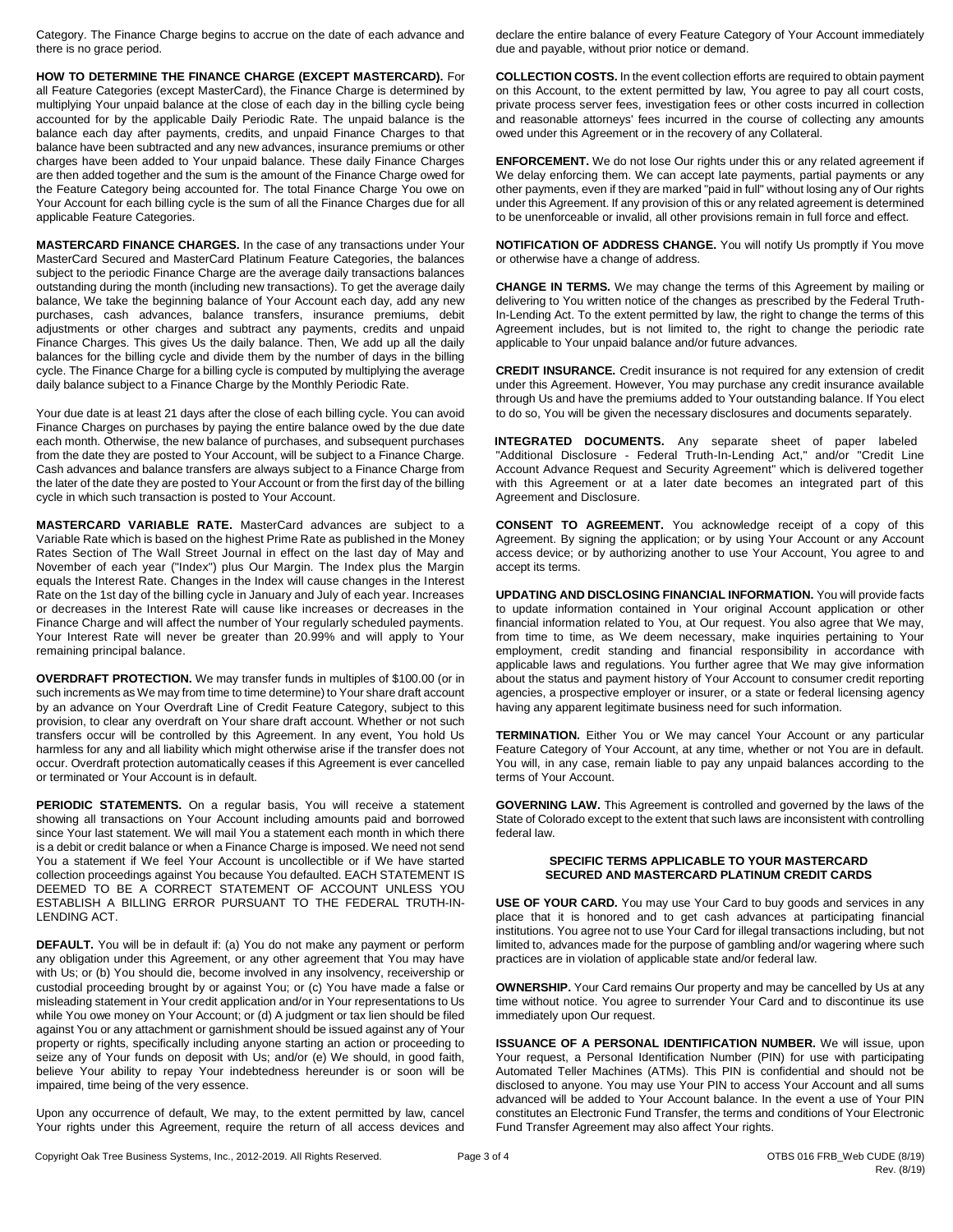**EFFECT OF AGREEMENT.** Even though the sales, cash advance, credit or other slips You may sign or receive when using Your Card contain terms, this Agreement is the contract which solely applies to all transactions involving the Card.

**UNAUTHORIZED USE.** You may be liable for the unauthorized use of Your Card. You will not be liable for the unauthorized use that occurs after You notify Us of the loss, theft, or possible unauthorized use by calling Us at (866) 820-5890 or by writing to Us at the address shown in this Agreement. In any case, Your liability will not exceed \$50.00.

**REFUSAL TO HONOR CARDS.** We are not liable for the refusal or inability of merchants, financial institutions and others to accept the Cards, or electronic terminals to honor the Cards or complete a Card withdrawal, or for their retention of the Cards.

**FOREIGN TRANSACTIONS.** For transactions initiated in foreign currencies, the exchange rate between the transaction currency and the billing currency (U.S. dollars) will be: (a) a rate selected by MasterCard from the range of rates available in wholesale currency markets for the applicable central processing date, which rate may vary from the rate MasterCard itself receives; or (b) the governmentmandated rate in effect for the applicable central processing date. For all transactions initiated in foreign countries, You will be charged 1.00% calculated on the final settlement amount.

**TRANSACTION SLIPS.** Your monthly statement will identify that merchant, electronic terminal or financial institution at which transactions were made, but sales, cash advances, credit or other slips cannot be returned with the statement.

**LATE CHARGE.** If Your payment is more than 10 days past due, You will be charged the lesser of: (a) the amount of the minimum payment due; or (b) \$15.00.

**OTHER FEES AND CHARGES.** You will be charged the following fees associated with the use of Your Card: (a) the lesser of \$9.00 or the required minimum payment amount for the returned payment for any check (or other negotiable instrument used for payment) which is returned unpaid; (b) \$5.00 for each replacement PIN You request; (c) \$10.00 for each replacement Card You request; (d) \$45.00 each time that You request expedited delivery of Your Card; (e) \$85.00 each time that You request expedited (24-hour) delivery of a replacement Card; (f) \$5.00 each time You request a copy of a billing statement or sales draft; and (g) \$25.00 per hour each time You request that We research Your Account.

**LOST CARDS.** To report lost or stolen Credit Cards, You will immediately call Us at (800) 449-7728 or write to Us at the address shown in this Agreement.

**CREDITS.** If a merchant who honors Your Card gives You credit for returns or adjustments, they will do so by sending Us a slip which will be posted to Your Account. If Your credits and payments exceed what You owe Us, We will hold and apply this credit against future purchases and cash advances, or if it is \$1.00 or more refund it on Your written request or automatically deposit it to Your share account after six months.

## **Your Billing Rights: Keep this Document for Future Use**

## **This notice tells You about Your rights and Our responsibilities under the Fair Credit Billing Act.**

#### **What To Do If You Find A Mistake On Your Statement**

If You think there is an error on Your statement, write to Us at Our address shown in this Agreement. In Your letter, give Us the following information:

- Account information: Your name and Account number.
- Dollar amount: The dollar amount of the suspected error.
- Description of problem: If You think there is an error on Your bill, describe what You believe is wrong and why You believe it is a mistake.

You must contact Us:

Within 60 days after the error appeared on Your statement. At least 3 business days before an automated payment is scheduled, if You want to stop payment on the amount You think is wrong.

You must notify Us of any potential errors in writing. You may call Us, but if You do We are not required to investigate any potential errors and You may have to pay the amount in question.

# **What Will Happen After We Receive Your Letter**

- 1) Within 30 days of receiving Your letter, We must tell You that We received Your letter. We will also tell You if We have already corrected the error.
- 2) Within 90 days of receiving Your letter, We must either correct the error or explain to You why We believe the bill is correct.

## **While We investigate whether or not there has been an error:**

- We cannot try to collect the amount in question, or report You as. delinquent on that amount.
- The charge in question may remain on Your statement, and We may continue to charge You interest on that amount. While You do not have to pay the amount in question, You are responsible for the remainder of Your balance.
- We can apply any unpaid amount against Your Credit Limit.

After We finish Our investigation, one of two things will happen:

- If We made a mistake: You will not have to pay the amount in question or any interest or other fees related to that amount.
- If We do not believe there was a mistake: You will have to pay the amount in question, along with applicable interest and fees. We will send You a statement of the amount You owe and the date payment is due. We may then report You as delinquent if You do not pay the amount We think You owe.

If You receive Our explanation but still believe Your bill is wrong, You must write to Us within 10 days telling Us that You still refuse to pay. If You do so, We cannot report You as delinquent without also reporting that You are questioning Your bill. We must tell You the name of anyone to whom We reported You as delinquent, and We must let those organizations know when the matter has been settled between Us. If We do not follow all of the rules above, You do not have to pay the first \$50.00 of the amount You question even if Your bill is correct.

### **Your Rights If You Are Dissatisfied With Your Credit Card Purchases**

If You are dissatisfied with the goods or services that You have purchased with Your Credit Card, and You have tried in good faith to correct the problem with the merchant, You may have the right not to pay the remaining amount due on the purchase. To use this right, all of the following must be true:

- 1) The purchase must have been made in Your home state or within 100 miles of Your current mailing address, and the purchase price must have been more than \$50.00. (Note: Neither of these are necessary if Your purchase was based on an advertisement We mailed to You, or if We own the company that sold You the goods or services.)
- 2) You must have used Your Credit Card for the purchase. Purchases made with cash advances from an ATM or with a check that accesses Your Credit Card account do not qualify.
- 3) You must not yet have fully paid for the purchase.

If all of the criteria above are met and You are still dissatisfied with the purchase, contact Us in writing at Our address shown in this Agreement.

While We investigate, the same rules apply to the disputed amount as discussed above. After We finish Our investigation, We will tell You Our decision. At that point, if We think You owe an amount and You do not pay, We may report You as delinquent.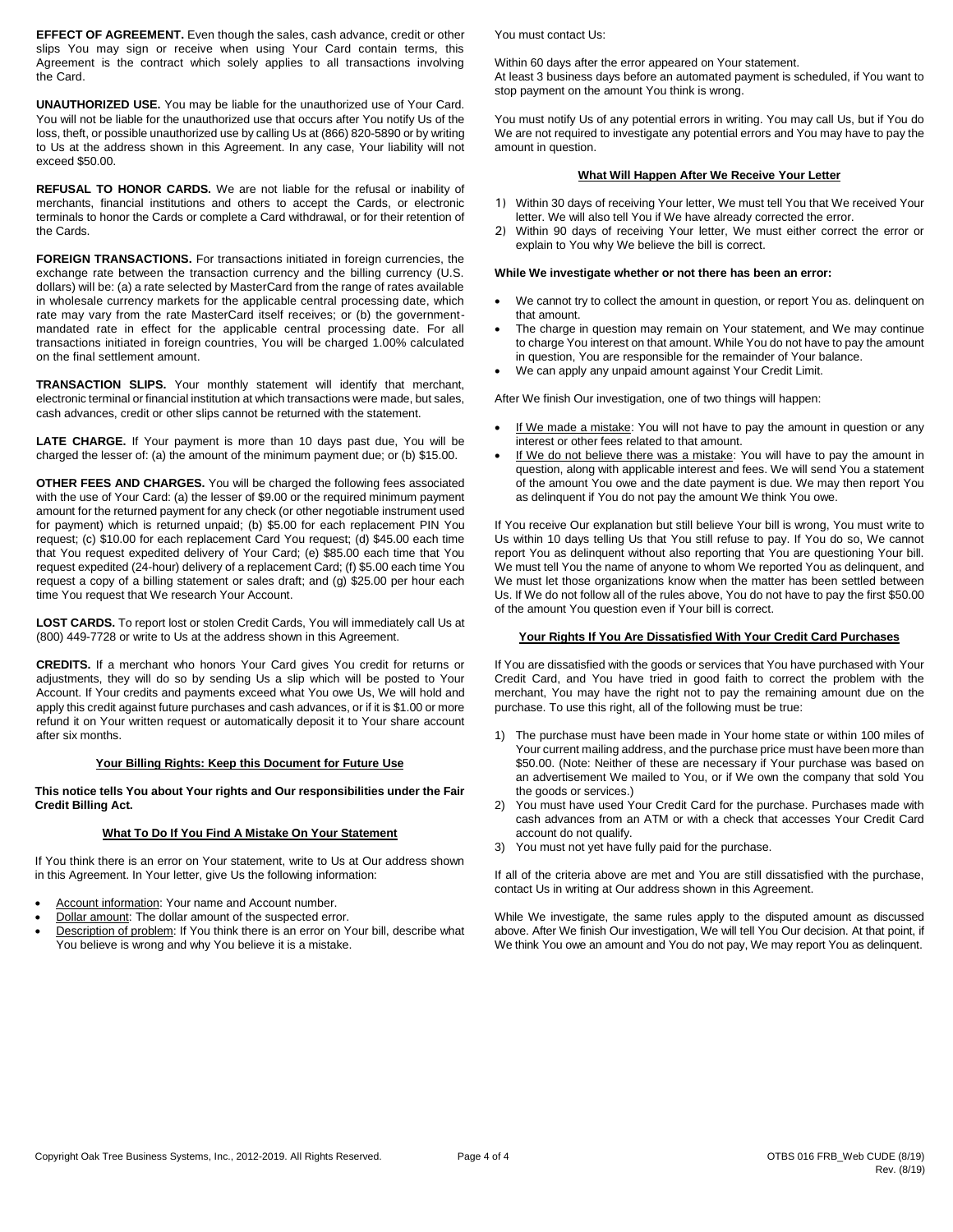

P.O. Box 261420 9305 West Alameda Avenue Lakewood, Colorado 80226-9420

# **PRICING INFORMATION ADDENDUM CREDIT LINE ACCOUNT AGREEMENT AND DISCLOSURE**

**THIS IS YOUR ADDENDUM THAT CONTAINS PRICING INFORMATION FOR YOUR MASTERCARD SECURED AND MASTERCARD PLATINUM CREDIT CARDS. PLEASE BE CERTAIN TO READ THIS ADDENDUM CAREFULLY AND NOTIFY US AT ONCE IF ANY PARTS ARE UNCLEAR.**

| <b>Interest Rate and Interest Charges</b>            |                                                                                                                                                                                                                                                                                                 |  |  |
|------------------------------------------------------|-------------------------------------------------------------------------------------------------------------------------------------------------------------------------------------------------------------------------------------------------------------------------------------------------|--|--|
| <b>Annual Percentage Rate</b><br>(APR) For Purchases | MasterCard Secured - 14.24%                                                                                                                                                                                                                                                                     |  |  |
|                                                      | This APR will vary with the market based on the Prime Rate.                                                                                                                                                                                                                                     |  |  |
|                                                      | MasterCard Platinum - 7.24% - 14.24% based on Your creditworthiness.                                                                                                                                                                                                                            |  |  |
|                                                      | This APR will vary with the market based on the Prime Rate.                                                                                                                                                                                                                                     |  |  |
| <b>APR for Balance</b>                               | MasterCard Secured - 14.24%                                                                                                                                                                                                                                                                     |  |  |
| <b>Transfers</b>                                     | This APR will vary with the market based on the Prime Rate.                                                                                                                                                                                                                                     |  |  |
|                                                      | MasterCard Platinum - 7.24% - 14.24% based on Your creditworthiness.                                                                                                                                                                                                                            |  |  |
|                                                      | This APR will vary with the market based on the Prime Rate.                                                                                                                                                                                                                                     |  |  |
| <b>APR for Cash Advances</b>                         | MasterCard Secured - 14.74%                                                                                                                                                                                                                                                                     |  |  |
|                                                      | This APR will vary with the market based on the Prime Rate.                                                                                                                                                                                                                                     |  |  |
|                                                      | MasterCard Platinum - 7.24% - 14.24% based on Your creditworthiness.                                                                                                                                                                                                                            |  |  |
|                                                      | This APR will vary with the market based on the Prime Rate.                                                                                                                                                                                                                                     |  |  |
| <b>Paying Interest</b>                               | Your due date is at least 21 days after the close of each billing cycle. We will not charge You<br>any interest on purchases if You pay Your entire balance owed by the due date each month.<br>We will begin charging interest on cash advances and balance transfers on the transaction date. |  |  |
| <b>Fees</b>                                          |                                                                                                                                                                                                                                                                                                 |  |  |
| <b>Transaction Fees</b>                              |                                                                                                                                                                                                                                                                                                 |  |  |
| <b>Foreign Transaction</b>                           | 1.00% of each transaction in U.S. dollars.                                                                                                                                                                                                                                                      |  |  |
| <b>Penalty Fees</b>                                  |                                                                                                                                                                                                                                                                                                 |  |  |
| <b>Returned Payment</b><br>Late Payment              | Up to \$9.00<br>Up to \$15.00                                                                                                                                                                                                                                                                   |  |  |

**How We Will Calculate Your Balance:** We use a method called "average daily balance (including new purchases)." See Your Account Agreement for details.

**Billing Rights:** Information on Your rights to dispute transactions and how to exercise those rights is provided in Your Account Agreement.